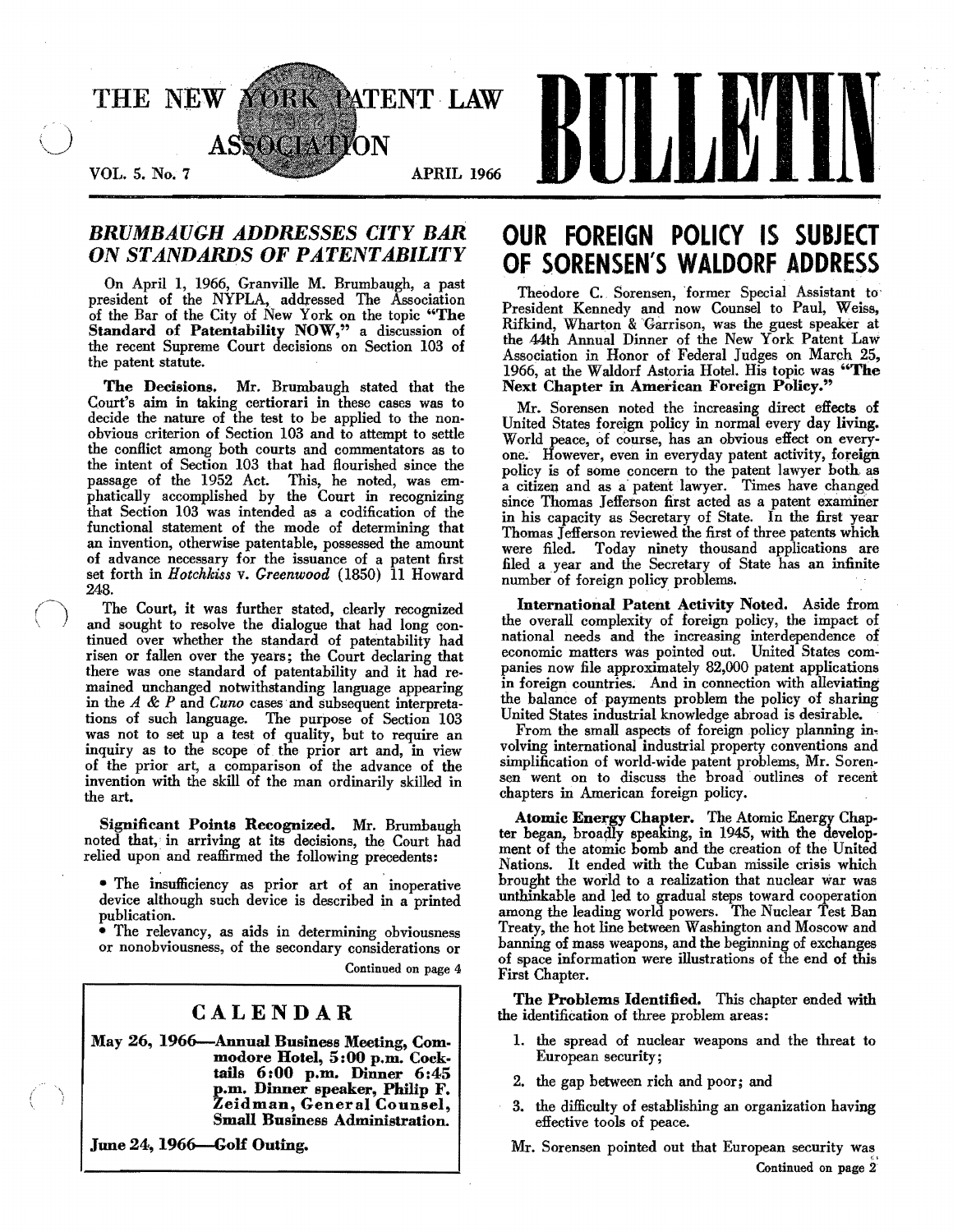### SORENSEN'S ADDRESS AT WALDORF

#### Continued from page 1

based upon the security or insecurity of Western and Eastern Europe; the division of Germany was at the heart of this insecurity. While very long-range policies must be formulated to foster European security, beginnings must be made in increasing the opening, so to speak, in the wall between Eastern and Western Europe. Policies must be evolved to prevent West Germany from demanding an independent nuclear force, which is relevant since any independent nuclear force in the hands of West Germany would foster European disunity.



6 SORENSEN (WITH COOPER) ATTENDS RECEPTION

BEFORE HE TAKES HIS PLACE AT THE PODIUM  $\heartsuit$ 



Red China. The emergence of Red China at the end of the first chapter with its attempts to exploit the gap between the rich and the poor nations is the most pressing problem. Mr. Sorensen noted the losses sustained during the first chapter included the spending of a trillion dollars on weapons when the United States as well as the world needed increased expenditures on health and welfare. While avoiding any reference to current foreign policy problems, Mr. Sorensen said that Red China is now undergoing a Stalinist phase of government; the United States must be prepared for the day of dialogue with Red China.

In recent years The New York Patent Law Association has been fortunate in having outstanding speakers at the Annual Dinner. In 1963 Justice Arthur H. Goldberg addressed the Association; in 1964 it was Dr. Edwin H. Land, President of Polaroid Corporation and in 1965, it was Dr. Harvey Brooks, Dean of Engineering and Applied Physics at Harvard University. The Committee is to be congratulated on its selection of speakers and its most recent good fortune in being able to secure Mr. Sorensen.

# NYPLA ARBITRATION COMMITTEE WEIGHS TRADEMARK ARBITRATION

Third Session of Committee. At the third closed session of the NYPLA Committee on Arbitration, the interrelationships' of Trademarks and Arbitration were discussed. Cameron K. Wehringer, Chairman, announced that the panei' of experts from our Associatior. was composed of John M. Calimafde, Rudolf Callmann, Francis J. Sullivan, and Stewart L. Whitman. The panel leaned, by majority view, to accepting arbitration for trademark problems.

As in the previous discussion concerning Patents and Arbitration, differences were expressed as to when each panelist would recommend arbitration to a client with a trademark problem. The panel members expressed the view that it would not change their thinking if the trademarks involved were foreign trademarks.

Report Will Appear in American Arbitration Journal. The recorded remarks have been edited by 'the panelists, as was done for the previous committee session. The verbatim report, as revised, is expected to appear in the current issue of The Arbitration Journal.

# *Patent Office Officials Urge Madrid Arrangement*

The NYPLA Subcommittee on Foreign Trademarks was host recently to the Assistant Commissioner of Patents, Gerald D. O'Brien, and to David B. Allen of the Office of International Affairs of the United States Patent Office.

Commerce Department Apparently Favors Adherence. The representatives of the Department of Commerce submitted a long and detailed report on the benefits of possible United States adherence to the Madrid Arrangement. Mr. Allen's talk was supported by charts. He indicated that the Patent Office has not taken an official position but one may conclude that adherence is desired by the Department of Commerce since the talk listed only the apparent advantages of adherence without consideration of a single disadvantage.

Subcommittee Rejected Arrangement. The members of the Subcommittee on Foreign Trademarks, who at two previous committee meetings had overwhelmingly resolved that the United States should not adhere to the present text of the Madrid Arrangement, had the valuable opportunity to exchange views with the two officials of the Patent Office.

# *Book Review*

"Japanese Court Decisions in Patent Infringement *Cases:* 1955-63." *By Dr. Koei Toyosaki. Pub*lished by the American Chamber of Commerce in *Japan, Tokyo. 102 pp. \$6.50.* 

In many cases the success of a U. S. business venture in Japan depends on the strength of the patents on the technology or equipment involved.

The American Chamber of Commerce in Japan, realizing the need for some guidance in this field for foreign business enterprises, believed that a study of recent Japanese court decisions in patent infringement cases would provide a means of analyzing the similarities and differences between the views of Japanese courts and courts of other countries. Dr. Koei Toyosaki, Professor of Commercial and Industrial Property Law at Gakushuin University in Tokyo, was commissioned to prepare a digest of significant decisions rendered in patent infringement cases from 1955 to 1963. This publication is a translation of that digest.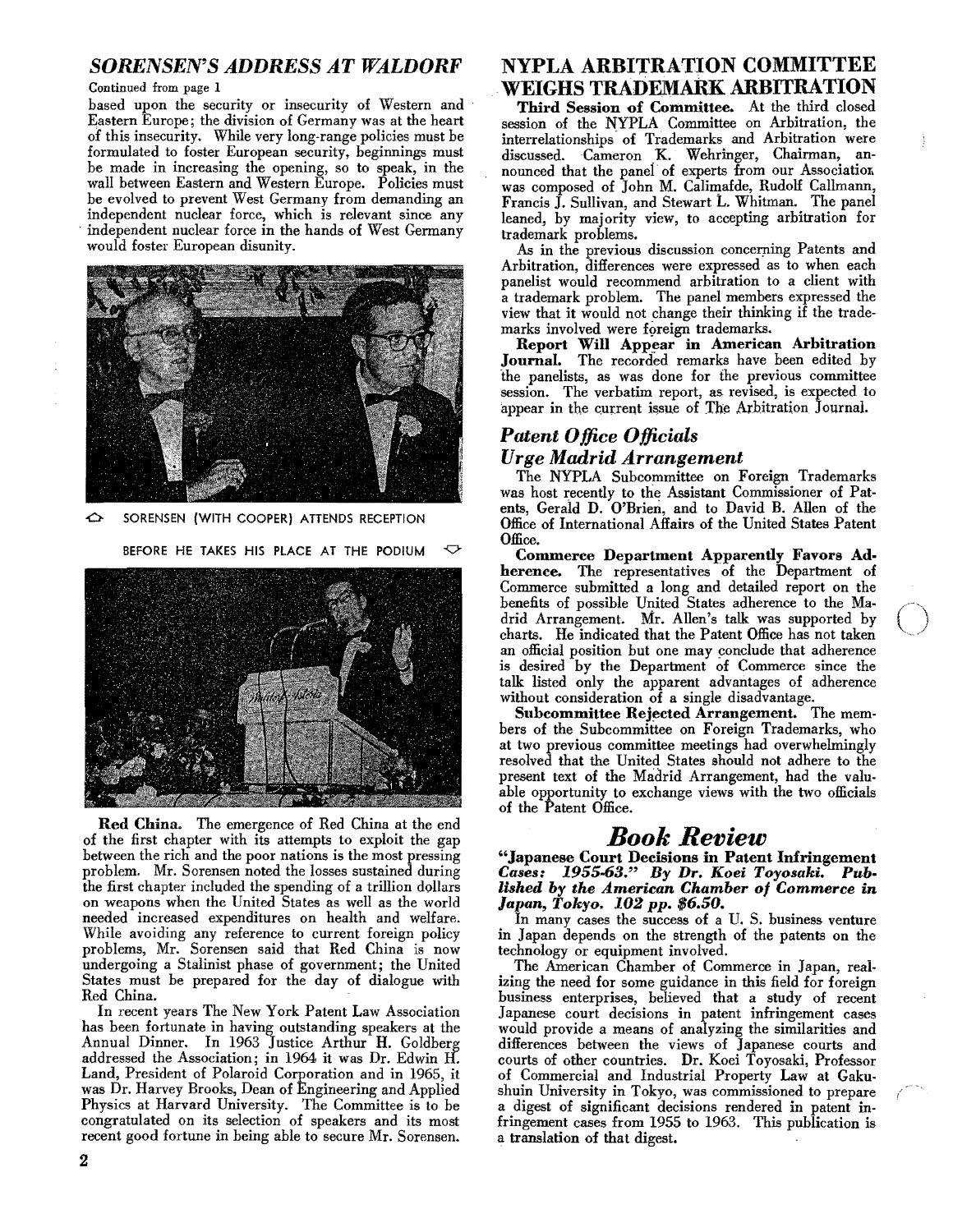## DR. BOGSCH PRESENTS PLAN FOR A FUTURE WORLD PATENT INDEX

Bogsch Addresses NAM Patents Committee. Dr. Arpad Bogsch of the United International Bureau for the Protection of Intellectual Property ("BIRPI"), spoke before the National Association of Manufacturers Patents Committee on March i6, 1966, at the Harvard Club, re~ garding a world patent index. In attendance at the meeting were Gerald D. O'Brien, Assistant Commissioner of Patents, Ernest A. Faller, U. S. Patent Office, and Harold Pfeffer, General Secretary ICIREPAT.

The Bureau for the Protection of Intellectual Property in Geneva, Switzerland, together with the International Patent Institute at the'Hague, Netherlands, proposes to establish an international service in cooperation with all of the patent offices in.the world.

Computers Capable of Answering Basic Questions. It was indicated that a year's intensive study in cooperation with leading computer firms, including GE, IBM and UNIVAC, had. shown that a data processing system capable of providing answers to the four questions hereafter enumerated is entirely feasible:

• Given a patent number or the serial number of a published patent application, list all patents or published patent applications claiming the same priority document.

• Given the name of an inventor or the name of a patentee, including an assignee, or given the name of an applicant of a published patent application, list all patents and published patent applications bearing that given name.

• Given a particular subject matter within the International Classification System, list all patents pertaining to related subject matter (i.e., classified together within a given subgroup).

• Given a particular patent or published patent application, indicate any change in the status of that patent or application (e.g., lapse for nonpayment of renewal fees, Notice of Opposition, etc.).

The idea for such a service originates with the "International Committee of Novelty Examining Patent Officers" of the Bureau for the Protection of Intellectual Property. The Bureau is an international organization which administers international treaties for the protection of industrial property rights including the Paris Convention Treaty. The International Patent Institute at the Hague, Netherlands, carries out novelty searches on patent applications on behalf of the countries adhering to the Treaty of the Hague of June 6, 1947, [Belgium, France, Luxemburg, Monaco, Morocco, Netherlands, Switzerland, Turkey, United Kingdom]. The Institute also conducts searches on behalf of private individuals and corporations.

Source of Information. The Institute plans to rely solely on the Official Gazettes of the various countries covered by the Index.

The following estimated costs are tentative. The cost of a single report would vary from \$10 to \$40. The price of an annual subscription (52 weekly issues) is indicated to be between \$400 and \$800. A "current awareness service," costing \$20 to \$40 per year, could be provided whereby the filings of corresponding patents, a change in the status of a patent and filings by the same applicant or patentee could be monitored. For a somewhat higher fee, i.e., \$40 to \$80 per year, one could monitor patents and published patent applications within a given subgroup.

## RECENT CASES OF SPECIAL INTEREST

held the foregoing to be a violation of the antitrust laws. Patents-Misuse. An exorbitant and unreasonable royalty to the industry. with a corresponding raise of the manufacturer's and retailer's selling price of the patented machines constitutes patent misuse. American Photocopy Equipment Company v. Rovico, Inc., 148 USPQ 631 (7th Cir. 1966). The patentee imposed a  $6\%$ royalty on the retail selling price which was equivalent to a  $12\%$  royalty on the manufacturer's (licensee's) selling price. The patent covered one-half of the licensed machine and, thus, the royalty imposed was 24% of the manufacturer's selling price of the licensed half of the machine. In addition to finding patent misuse the court

Patents-Markings. Mismarking with a patent number is not sufficient to constitute a violation of 35 U. S. C. § 292 since that statute is penal in nature. Lugash v. Santa Anita Manufacturing Corporation, 148 USPQ 635 (S. D. Cal. 1965). The statute must be strictly construed and an intent to defraud is a prerequisite.

• • • • Patents-Obviousness. It is not realistic to pick and choose from any one reference only so much of it as will support a given position to the exclusion of other parts necessary to the full appreciation of what such reference fairly suggests to one of ordinary skill. In re Lunsford, 148 USPQ 721 (CCPA 1966). In so holding the CCPA followed the *John Deere* case, 148 USPQ 459 (U. S. Sup. Ct. 1966) which stated that the condition of nonobviousness "when followed reahstically, wIll pernut a more practical test of patentability." The CCPA also recognized the relevancy of the secondary considerations, such as commercial success, long felt but unsolved matters, etc. as being within the "realistic" approach.

 $\bullet$   $\bullet$   $\bullet$   $\bullet$   $\bullet$   $\bullet$ Patents-Privilege. Communications between a patent agent and his client are not privileged. John A. Benckiser v. Hygrade Food Products, 149 USPQ 28 (D. C. N. J. 1966). As in other fields of administrative law, communications between a client and an administrative practitioner, such as a certified public accountant, are not privileged. It is a *sine qua non* that the practitioner be an attorney admitted to practice before some court.

### *Another Attorney Registration Bill*

A new bill has been introduced in the New York State Legislature which again would provide for the registration of attorneys with the Clerk of the Court of Appeals. The registration fee would be \$15, and registrations would he renewed every two years upon the payment of an additional fee. The money so collected would go to a Lawyers Professional Practices Act Corporation, which would have the power to investigate complaints about the misconduct of attorneys and to prescribe disciplinary procedures.

Could Lead to World Patent System. The Index would facilitate complete and comparable searches in examining countries and could readily lead to a centralized examining system. Thus, although intended as a private institute, the Index could lead the way to a World Patent System.

Further information can be obtained from Mr. Ernest A. Faller of the United States Patent Office.